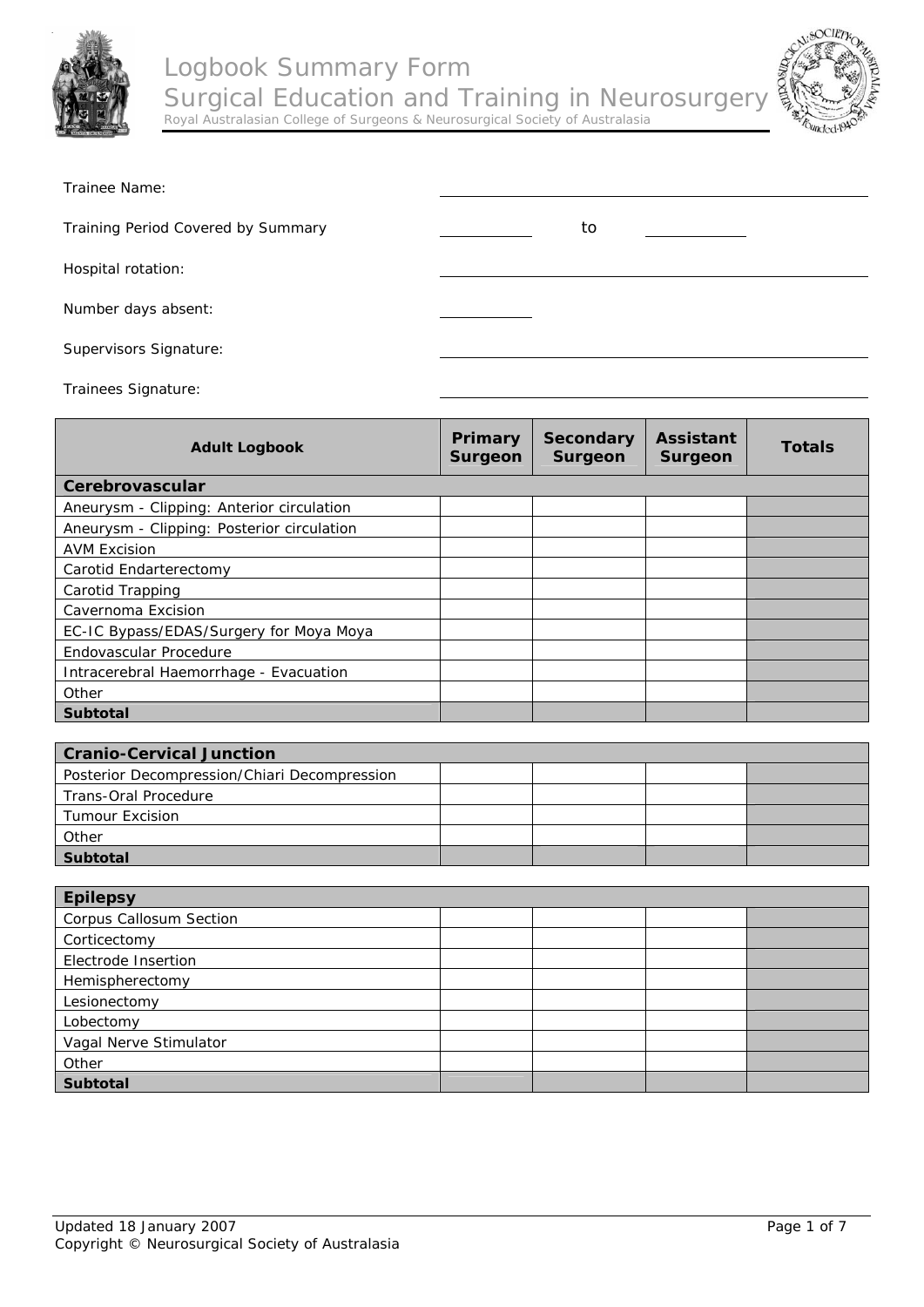



| <b>Adult Logbook</b>                             | Primary<br><b>Surgeon</b> | <b>Secondary</b><br><b>Surgeon</b> | <b>Assistant</b><br><b>Surgeon</b> | <b>Totals</b> |
|--------------------------------------------------|---------------------------|------------------------------------|------------------------------------|---------------|
| Hydrocephalus                                    |                           |                                    |                                    |               |
| Endoscopic Third Ventriculostomy                 |                           |                                    |                                    |               |
| Lumbo-Peritoneal Shunt                           |                           |                                    |                                    |               |
| Other Endoscopic Procedures                      |                           |                                    |                                    |               |
| Removal of Infected Shunt                        |                           |                                    |                                    |               |
| Revision of Shunt                                |                           |                                    |                                    |               |
| Ventriculo-Atrial Shunt                          |                           |                                    |                                    |               |
| Ventriculo-Peritoneal Shunt                      |                           |                                    |                                    |               |
| Ventriculo-Pleural Shunt                         |                           |                                    |                                    |               |
| Other                                            |                           |                                    |                                    |               |
| <b>Subtotal</b>                                  |                           |                                    |                                    |               |
|                                                  |                           |                                    |                                    |               |
| <b>Infection</b>                                 |                           |                                    |                                    |               |
| Cerebral Abscess - Aspiration                    |                           |                                    |                                    |               |
| Cerebral Abscess - Excision                      |                           |                                    |                                    |               |
| Subdural Empyema                                 |                           |                                    |                                    |               |
| Other                                            |                           |                                    |                                    |               |
| <b>Subtotal</b>                                  |                           |                                    |                                    |               |
|                                                  |                           |                                    |                                    |               |
| <b>Minor Procedures/Miscellaneous</b>            |                           |                                    |                                    |               |
| Debridement/Washout of Wound                     |                           |                                    |                                    |               |
| Evacuation of Post Operative Haematoma           |                           |                                    |                                    |               |
| External Ventricular Drain                       |                           |                                    |                                    |               |
| Foreign Body                                     |                           |                                    |                                    |               |
| Insertion of Ommaya/Rickham Reservoir            |                           |                                    |                                    |               |
| <b>Intracranial Pressure Monitoring</b>          |                           |                                    |                                    |               |
| Meningeal Biopsy                                 |                           |                                    |                                    |               |
| Muscle Biopsy                                    |                           |                                    |                                    |               |
| Tracheostomy                                     |                           |                                    |                                    |               |
| Other                                            |                           |                                    |                                    |               |
| <b>Subtotal</b>                                  |                           |                                    |                                    |               |
|                                                  |                           |                                    |                                    |               |
| <b>Pain and Spasticity</b>                       |                           |                                    |                                    |               |
| Cordotomy                                        |                           |                                    |                                    |               |
| <b>DREZ Lesions</b>                              |                           |                                    |                                    |               |
| Microvascular Decompression Other Cranial Nerves |                           |                                    |                                    |               |
| Opiate/Baclofen Infusion Pump                    |                           |                                    |                                    |               |
| Spinal Cord Stimulator                           |                           |                                    |                                    |               |

Trigeminal Microvascular Decompression

Trigeminal Percutaneous Rhizotomy (Balloon/RF)

Spinal Rhizotomy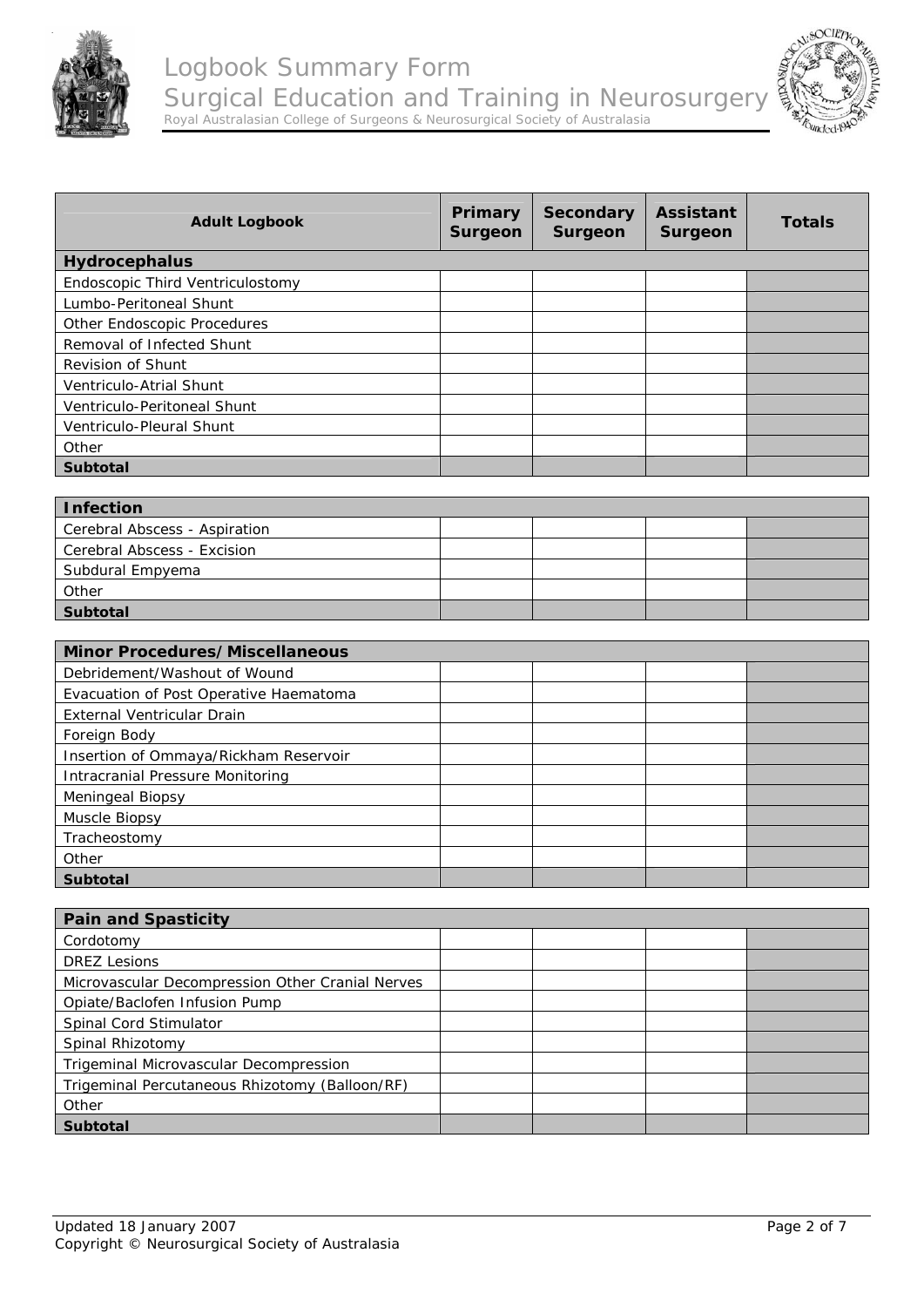



| <b>Adult Logbook</b>               | Primary<br><b>Surgeon</b> | <b>Secondary</b><br>Surgeon | <b>Assistant</b><br><b>Surgeon</b> | <b>Totals</b> |
|------------------------------------|---------------------------|-----------------------------|------------------------------------|---------------|
| <b>Peripheral Nerve Surgery</b>    |                           |                             |                                    |               |
| <b>Brachial Plexus Exploration</b> |                           |                             |                                    |               |
| Carpal Tunnel                      |                           |                             |                                    |               |
| Cervical Rib/Thoracic Outlet       |                           |                             |                                    |               |
| Nerve Repair                       |                           |                             |                                    |               |
| Neurectomy                         |                           |                             |                                    |               |
| Peripheral Nerve Stimulator        |                           |                             |                                    |               |
| Sural Nerve Biopsy                 |                           |                             |                                    |               |
| Sympathectomy                      |                           |                             |                                    |               |
| <b>Ulnar Neurolysis</b>            |                           |                             |                                    |               |
| Other                              |                           |                             |                                    |               |
| <b>Subtotal</b>                    |                           |                             |                                    |               |
|                                    |                           |                             |                                    |               |
| <b>Spine</b>                       |                           |                             |                                    |               |
| Disc Arthroplasty                  |                           |                             |                                    |               |
| <b>Epidural Abscess</b>            |                           |                             |                                    |               |
| Epidural Haematoma                 |                           |                             |                                    |               |

| <b>Epidural Abscess</b>                                 |  |  |
|---------------------------------------------------------|--|--|
| Epidural Haematoma                                      |  |  |
| <b>Extradural Tumour</b>                                |  |  |
| Intervertebral Disc: Discectomy - Cervical              |  |  |
| Intervertebral Disc: Discectomy - Lumbar                |  |  |
| Intervertebral Disc: Discectomy - Thoracic              |  |  |
| Intradural Extramedullary Tumour                        |  |  |
| Intramedullary Tumour                                   |  |  |
| Laminectomy/Laminoplasty for Canal Stenosis -           |  |  |
| Cervical                                                |  |  |
| Laminectomy/Laminoplasty for Canal Stenosis -<br>Lumbar |  |  |
| Laminectomy/Laminoplasty for Canal Stenosis -           |  |  |
| <b>Thoracic</b>                                         |  |  |
| Occipito-cervical Fusion                                |  |  |
| Posterior Cervical Foraminotomy                         |  |  |
| Spinal AVM                                              |  |  |
| Spinal Fusion: ACDF +/- Plate                           |  |  |
| Spinal Fusion: Anterior Thoracic Fusion                 |  |  |
| Spinal Fusion: Anterior Lumbar Fusion                   |  |  |
| Spinal Fusion: Posterior - Instrumented                 |  |  |
| Spinal Fusion: Posterior - Non-instrumented             |  |  |
| Syrinx - Shunt Procedure                                |  |  |
| <b>Tethered Spinal Cord</b>                             |  |  |
| Vertebrectomy                                           |  |  |
| Other                                                   |  |  |
| <b>Subtotal</b>                                         |  |  |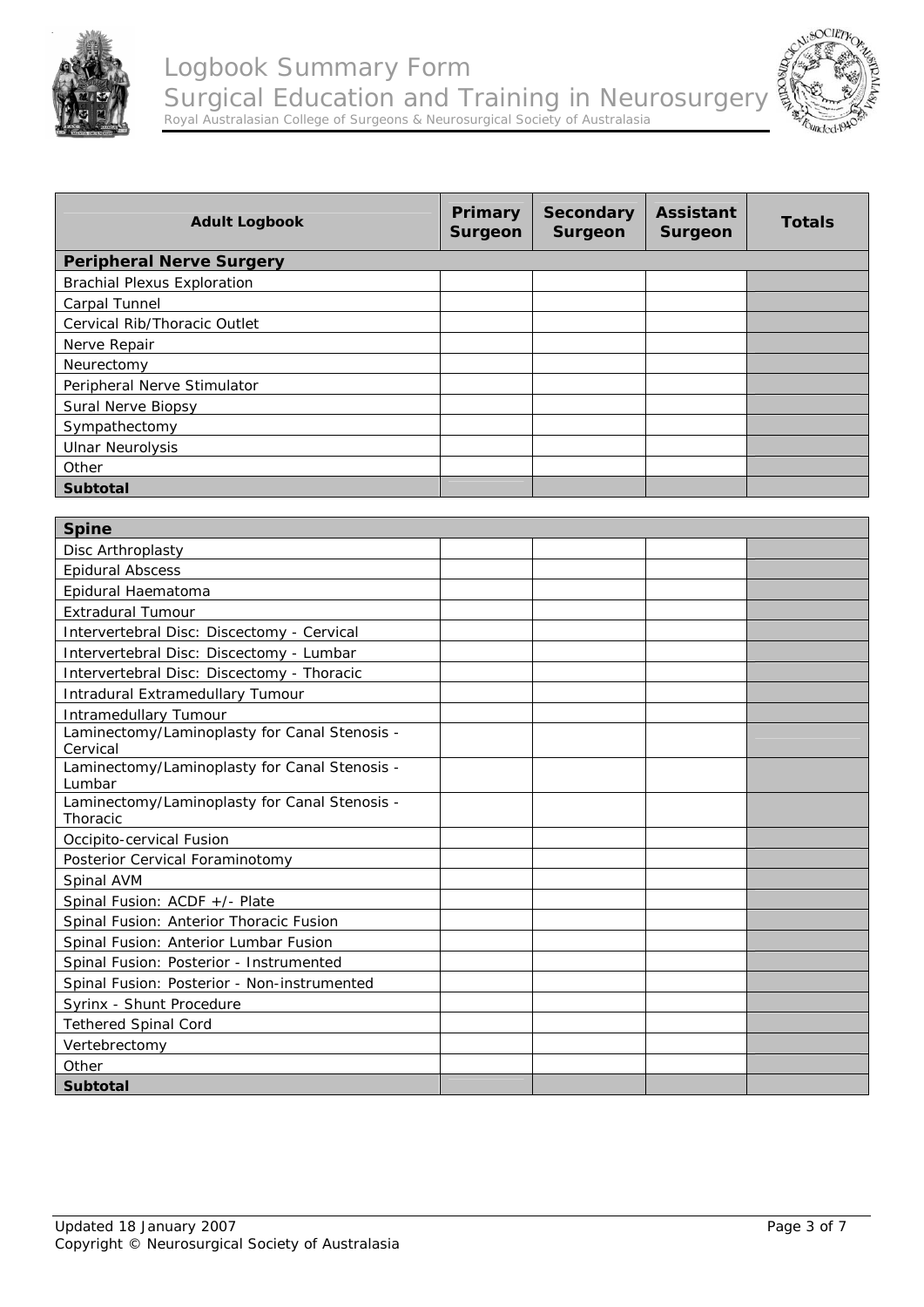



| <b>Adult Logbook</b>        | Primary<br><b>Surgeon</b> | <b>Secondary</b><br>Surgeon | <b>Assistant</b><br>Surgeon | <b>Totals</b> |
|-----------------------------|---------------------------|-----------------------------|-----------------------------|---------------|
| <b>Stereotactic</b>         |                           |                             |                             |               |
| Deep Brain Stimulator       |                           |                             |                             |               |
| Needle Biopsy - Frame Based |                           |                             |                             |               |
| Needle Biopsy - Frameless   |                           |                             |                             |               |
| Pallidotomy                 |                           |                             |                             |               |
| Radiosurgery                |                           |                             |                             |               |
| Thalamotomy                 |                           |                             |                             |               |
| Other                       |                           |                             |                             |               |
| <b>Subtotal</b>             |                           |                             |                             |               |

| <b>Trauma</b>                           |  |  |
|-----------------------------------------|--|--|
| Acute Subdural Haematoma                |  |  |
| Chronic Subdural Haematoma - Burr Hole  |  |  |
| Chronic Subdural Haematoma - Craniotomy |  |  |
| Craniofacial Repair                     |  |  |
| Cranioplasty                            |  |  |
| Decompressive Craniectomy               |  |  |
| Depressed Fracture of Skull             |  |  |
| Dural Repair                            |  |  |
| Extradural Haematoma                    |  |  |
| Intracerebral Haematoma/Contusions      |  |  |
| Other                                   |  |  |
| <b>Subtotal</b>                         |  |  |

| <b>Tumour - Cranial</b>                  |  |  |
|------------------------------------------|--|--|
| Acoustic Neuroma                         |  |  |
| Bony Skull Tumour                        |  |  |
| Colloid Cyst                             |  |  |
| Endoscopic Biopsy                        |  |  |
| Glioma: Low grade - Debulking            |  |  |
| Glioma: High grade - Debulking           |  |  |
| Meningioma                               |  |  |
| Metastasis                               |  |  |
| Pituitary Tumour - Trans-cranial         |  |  |
| Pituitary Tumour - Trans-sphenoidal      |  |  |
| Tumour Excision with Skull Base Approach |  |  |
| Ventricular Tumour/Cyst                  |  |  |
| Other                                    |  |  |
| <b>Subtotal</b>                          |  |  |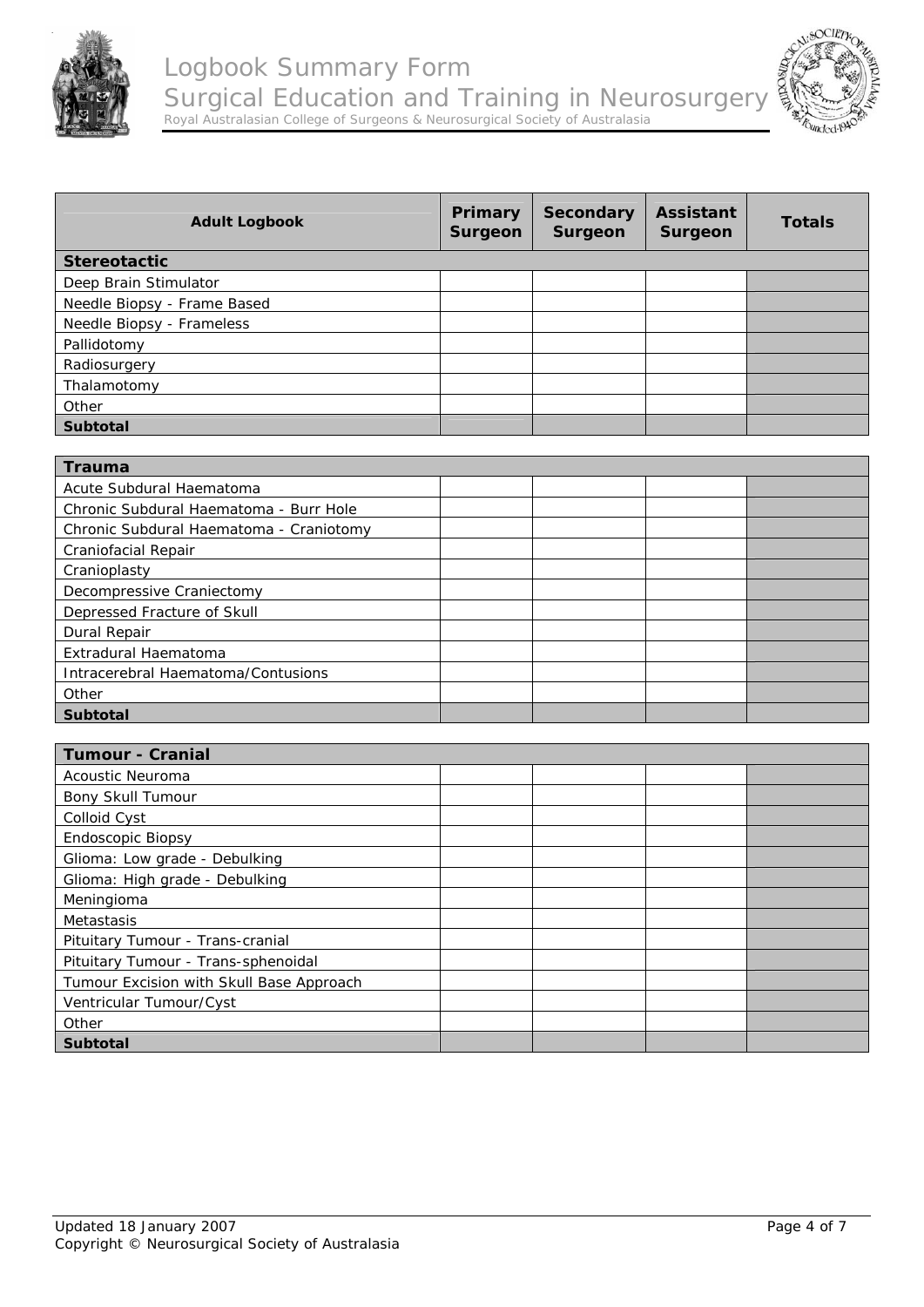



| <b>Paediatric Logbook</b>                               | Primary<br><b>Surgeon</b> | <b>Secondary</b><br><b>Surgeon</b> | <b>Assistant</b><br><b>Surgeon</b> | <b>Totals</b> |
|---------------------------------------------------------|---------------------------|------------------------------------|------------------------------------|---------------|
| Cerebrovascular                                         |                           |                                    |                                    |               |
| Aneurysm                                                |                           |                                    |                                    |               |
| Arteriovenous Malformation                              |                           |                                    |                                    |               |
| Intracerebral Haemorrhage                               |                           |                                    |                                    |               |
| Moya Moya Procedure                                     |                           |                                    |                                    |               |
| Surgery for Vein of Galen Malformation                  |                           |                                    |                                    |               |
| Other                                                   |                           |                                    |                                    |               |
| Subtotal                                                |                           |                                    |                                    |               |
|                                                         |                           |                                    |                                    |               |
| Craniofacial                                            |                           |                                    |                                    |               |
| Encephalocele Repair                                    |                           |                                    |                                    |               |
| Fronto-orbital Advancement                              |                           |                                    |                                    |               |
| Multiple Suture Craniectomy and Vault<br>Reconstruction |                           |                                    |                                    |               |
| Single Suture Craniectomy                               |                           |                                    |                                    |               |
| Other                                                   |                           |                                    |                                    |               |
| Subtotal                                                |                           |                                    |                                    |               |
|                                                         |                           |                                    |                                    |               |
| <b>Epilepsy</b>                                         |                           |                                    |                                    |               |
| Corpus Callosotomy                                      |                           |                                    |                                    |               |
| Corticectomy                                            |                           |                                    |                                    |               |
| Electrocorticography                                    |                           |                                    |                                    |               |
| Hemispherectomy                                         |                           |                                    |                                    |               |
| Lesionectomy                                            |                           |                                    |                                    |               |
| Temporal Lobectomy                                      |                           |                                    |                                    |               |
| Vagal Nerve Stimulator                                  |                           |                                    |                                    |               |
| Other                                                   |                           |                                    |                                    |               |
| <b>Subtotal</b>                                         |                           |                                    |                                    |               |
| Hydrocephalus                                           |                           |                                    |                                    |               |
| Lumbo-Peritoneal Shunt                                  |                           |                                    |                                    |               |
| Removal of Infected Shunt                               |                           |                                    |                                    |               |
| Revision of Shunt                                       |                           |                                    |                                    |               |
| Ventriculo-Atrial Shunt                                 |                           |                                    |                                    |               |
| Ventriculo-Peritoneal Shunt                             |                           |                                    |                                    |               |
| Ventriculo-Pleural Shunt                                |                           |                                    |                                    |               |
| Other                                                   |                           |                                    |                                    |               |
| Subtotal                                                |                           |                                    |                                    |               |
|                                                         |                           |                                    |                                    |               |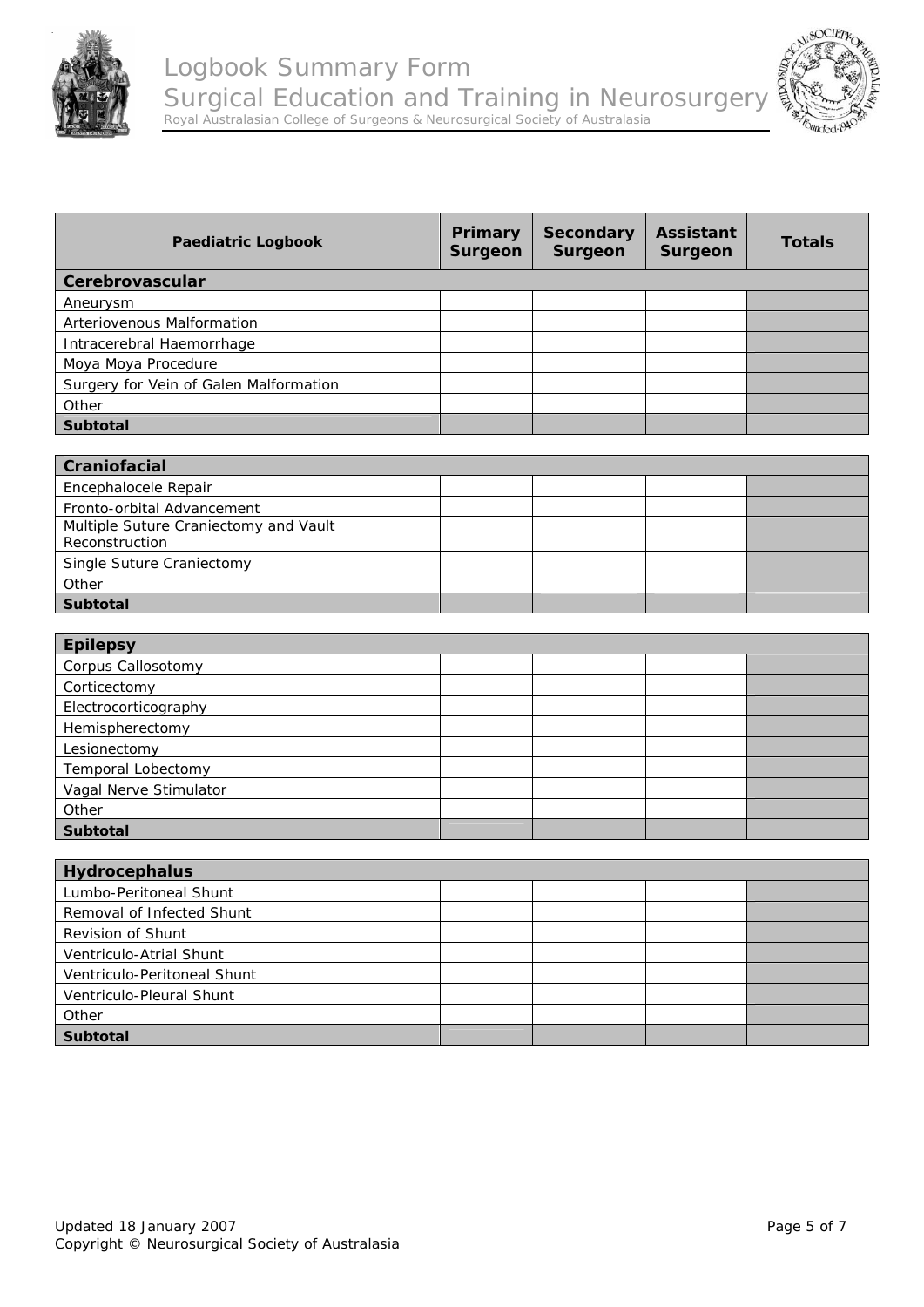



| <b>Paediatric Logbook</b>                  | Primary<br>Surgeon | Secondary<br><b>Surgeon</b> | <b>Assistant</b><br>Surgeon | <b>Totals</b> |
|--------------------------------------------|--------------------|-----------------------------|-----------------------------|---------------|
| <b>Minor Procedures/Miscellaneous</b>      |                    |                             |                             |               |
| Anterior Fontanelle Dermoid                |                    |                             |                             |               |
| Arachnoid Cyst Fenestration                |                    |                             |                             |               |
| Debridement/Washout of Wound               |                    |                             |                             |               |
| Evacuation of Post Operative Haematoma     |                    |                             |                             |               |
| External Ventricular Drain                 |                    |                             |                             |               |
| Foreign Body                               |                    |                             |                             |               |
| Insertion of Ventricular Rickham Reservoir |                    |                             |                             |               |
| Intracranial Pressure Monitoring           |                    |                             |                             |               |
| Other                                      |                    |                             |                             |               |
| <b>Subtotal</b>                            |                    |                             |                             |               |

| Neuroendoscopy                 |  |  |  |  |
|--------------------------------|--|--|--|--|
| Endoscopic Shunt Placement     |  |  |  |  |
| Exploration                    |  |  |  |  |
| Fenestration of Cyst           |  |  |  |  |
| Septostomy (Septum Pellucidum) |  |  |  |  |
| Third Ventriculostomy          |  |  |  |  |
| <b>Tumour Biopsy</b>           |  |  |  |  |
| Other                          |  |  |  |  |
| <b>Subtotal</b>                |  |  |  |  |

| <b>Spine</b>               |  |  |  |  |
|----------------------------|--|--|--|--|
| Biopsy                     |  |  |  |  |
| Chiari Decompression       |  |  |  |  |
| Dermoid                    |  |  |  |  |
| Diastematomyelia           |  |  |  |  |
| Lipomyelomeningocele       |  |  |  |  |
| Myelominingocele Repair    |  |  |  |  |
| Selective Dorsal Rhizotomy |  |  |  |  |
| <b>Syrinx Procedure</b>    |  |  |  |  |
| <b>Tethered Cord</b>       |  |  |  |  |
| Other                      |  |  |  |  |
| <b>Subtotal</b>            |  |  |  |  |

| <b>Trauma</b>                      |  |  |
|------------------------------------|--|--|
| Acute Subdural Haematoma           |  |  |
| Cranioplasty                       |  |  |
| Decompressive Craniectomy          |  |  |
| Depressed Skull Fracture           |  |  |
| Dural Repair                       |  |  |
| Extradural Haematoma               |  |  |
| Intracerebral Haematoma/Contusions |  |  |
| Other Extra-Axial Fluid Collection |  |  |
| Other                              |  |  |
| <b>Subtotal</b>                    |  |  |